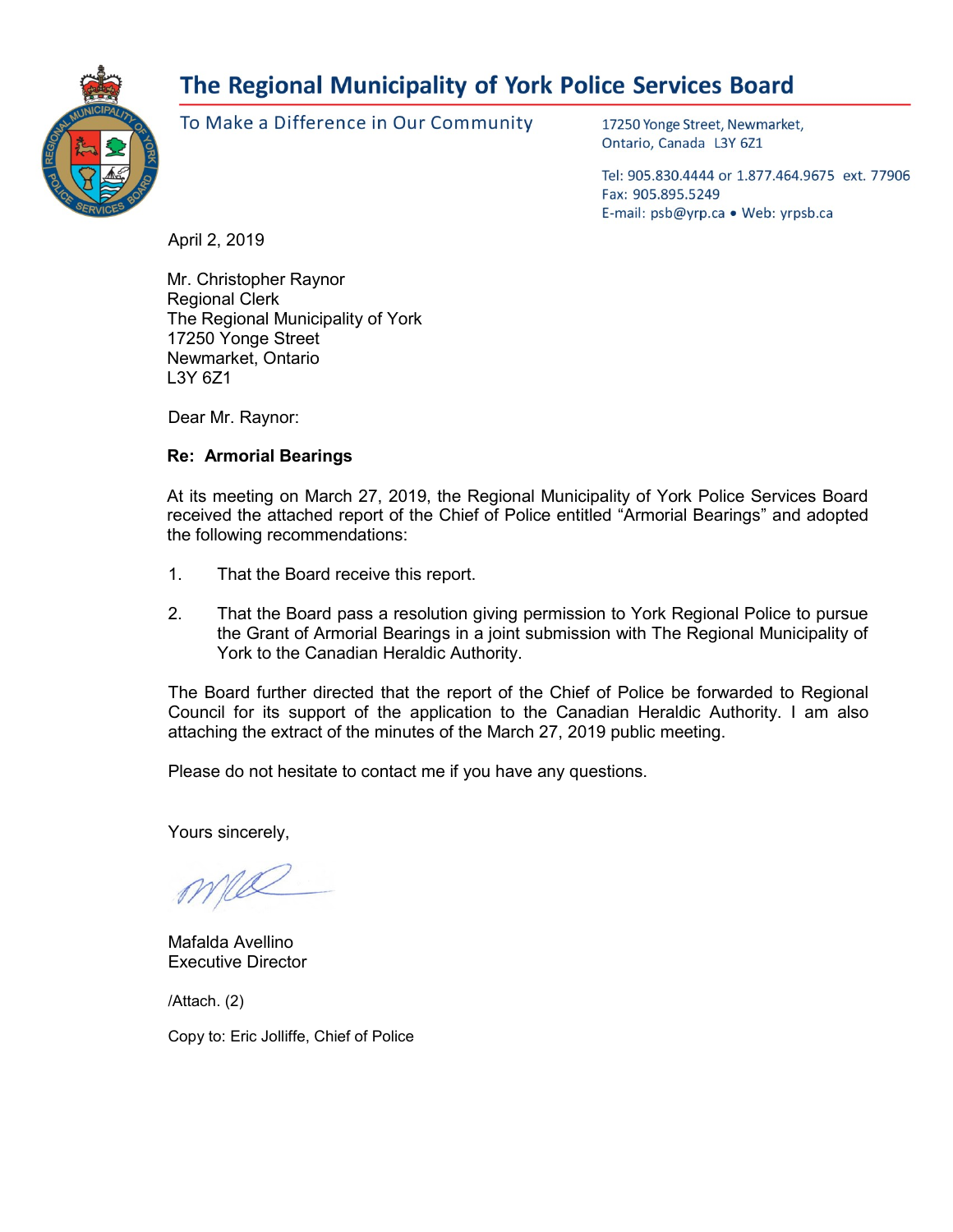#### **THE REGIONAL MUNICIPALITY OF YORK POLICE SERVICES BOARD**

# **Extract of the March 27, 2019 Public Session Minutes**

### 95 **Armorial Bearings**

*It was moved by Chairman Emmerson, seconded by Mr. Cooper that the Board adopt the following recommendations contained in the Report of the Chief of Police:*

- 1. That the Board receive this report.
- 2. That the Board pass a resolution giving permission to York Regional Police to pursue the Grant of Armorial Bearings in a joint submission with The Regional Municipality of York to the Canadian Heraldic Authority.

*And further, that the Board forward the report of the Chief of Police to Regional Council and seek Regional Council's support of the application to the Canadian Heraldic Authority.* 

*CARRIED*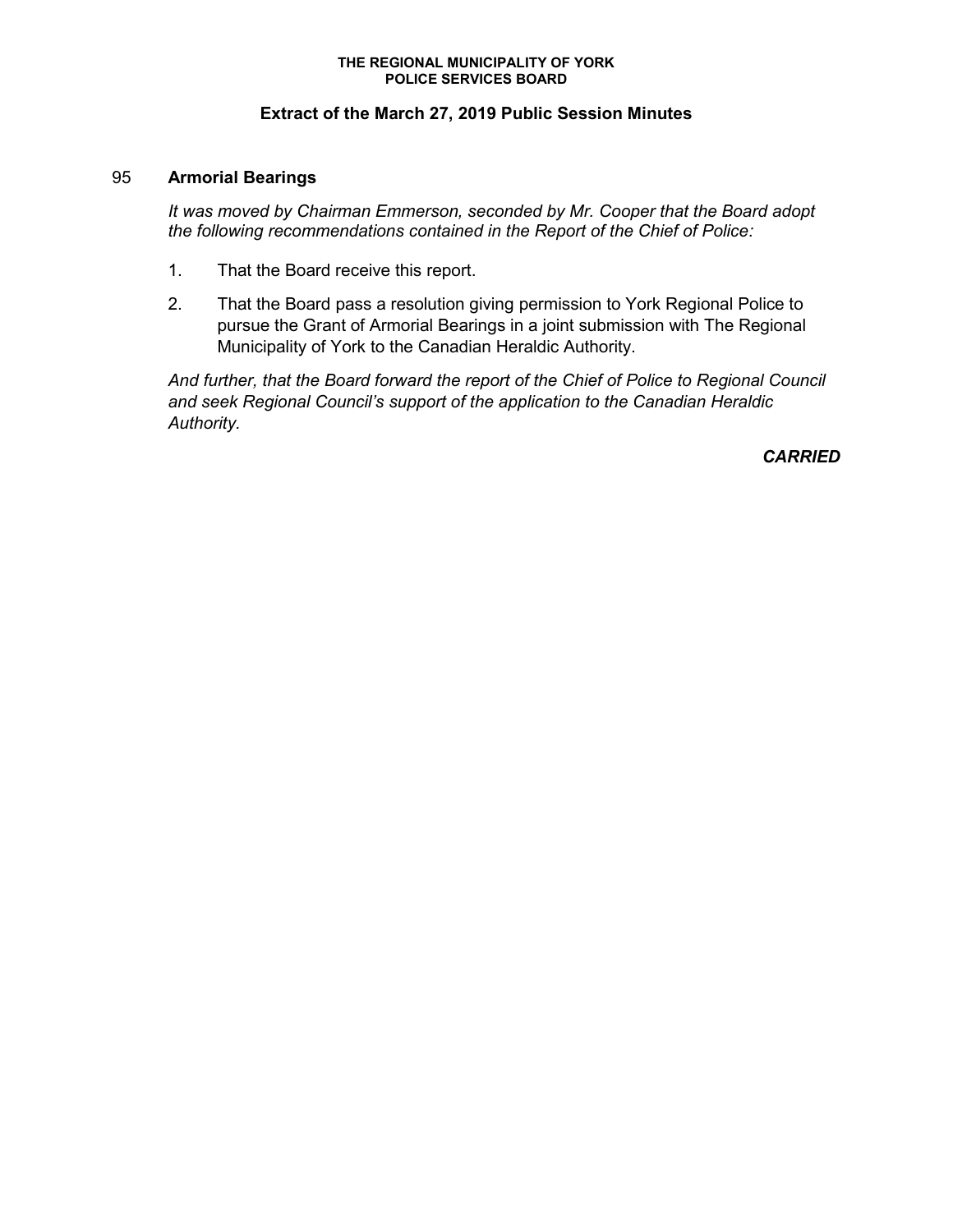

#### Deeds Speak

Eric Jolliffe Chief of Police

Thomas Carrique **André Crawford** Andre Crawford Robertson Rouse<br>
Deputy Chief of Police Deputy Chief of Police Deputy Chief of Police

<sup>D</sup>eputy Chief of Police Deputy Chief of Police Deputy Chief of Police

PUBLIC

# THE REGIONAL MUNICIPALITY OF YORK POLICE SERVICES BOARD

# REPORT OF THE CHIEF OF POLICE

MARCH 27, 2019

# <sup>A</sup>rmorial Bearings

#### RECOMMENDATIONS)

 $1.$ <sup>T</sup>hat the Board receive this report.

<sup>2</sup>. That the Board pass a resolution giving permission to York Regional Police to pursue the <sup>G</sup>rant of Armorial Bearings in a joint submission with The Regional Municipality of York <sup>t</sup>o the Canadian Heraldic Authority.

#### **SYNOPSIS**

In Canada, the Canadian Heraldic Authority (CHA) manages the official creation of coats of <sup>a</sup>rms, flags and badges. A grant of armorial bearings is an honour conferred within the <sup>C</sup>anadian Honours System in recognition of service to the community.

<sup>Y</sup>ork Regional Police seeks authorization, in conjunction with The Regional Municipality of York, <sup>t</sup>o make an application to the Canadian Heraldic Authority to be given permission in the form of <sup>a</sup> Grant of Armorial Bearings. York Regional Police has the St. Edwards Crown on its crest <sup>w</sup>hich was trademarked in 1985 and The Regional Municipality of York has included St. <sup>E</sup>dwards Crown on its coat of arms which was first produced in 1842. The image of St. Edwards <sup>C</sup>rown as with all heraldic images of a Royal Crown is the property Her Majesty Queen <sup>E</sup>lizabeth II. Both York Regional Police and The Regional Municipality of York have not been <sup>g</sup>ranted permission by Her Majesty Queen Elizabeth II to use the image of the St. Edwards <sup>C</sup>rown. This outstanding permission would be conferred through the Canadian Heraldic <sup>A</sup>uthority.

<sup>V</sup>ision-inspired Mission-focused Values-driven



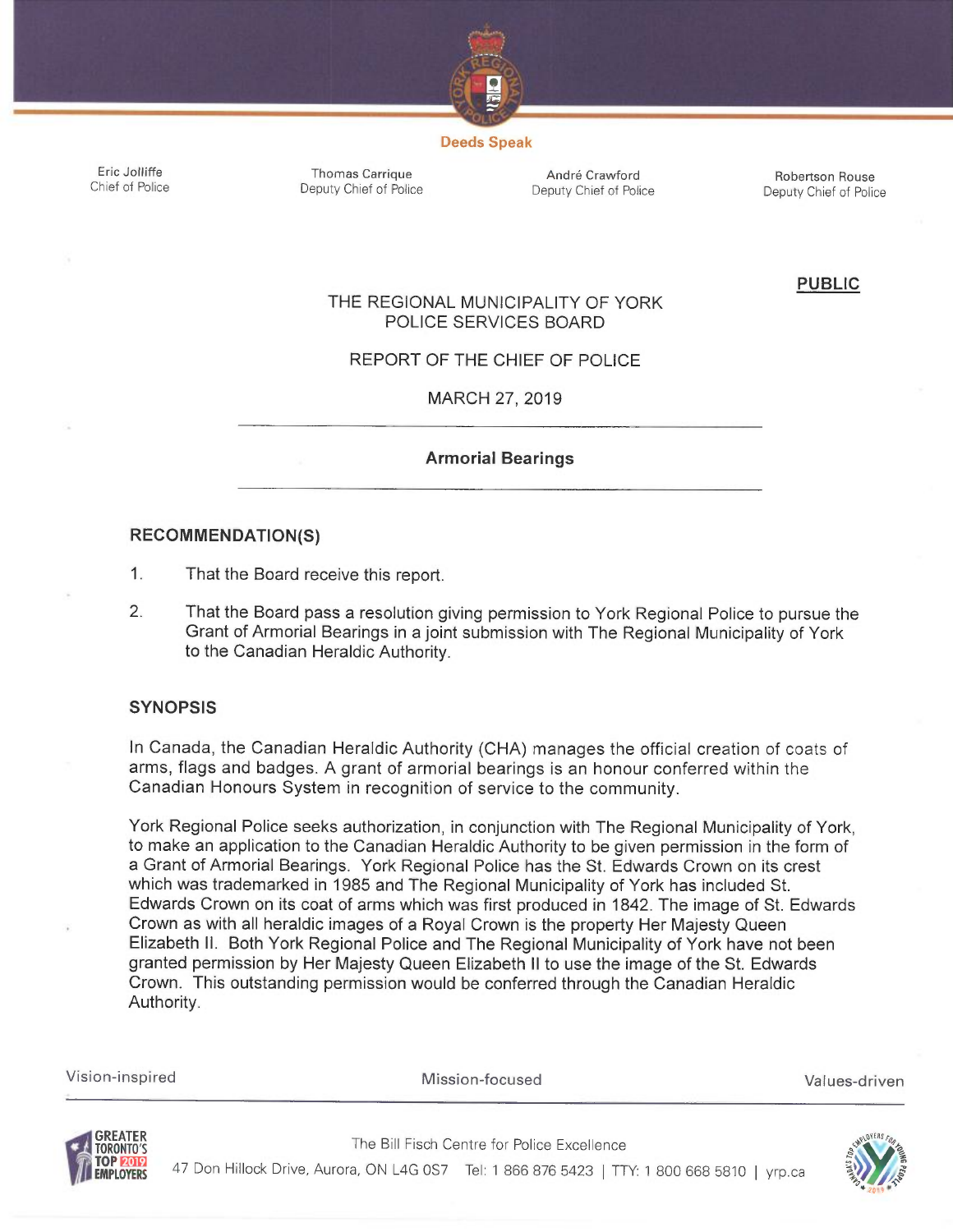#### FINANCIAL IMPLICATIONS

The total cost for the application is approximately \$7,000.00. There may be further costs associated with this process once the Grant has been issued. If changes are required, shoulder flashes, car decals and signage can be replaced as existing items expire naturally. The cost of replacing existing badges, flags, shoulder flashes etc. would be modest as there is no established timeline with the Canadian Heraldic Authority. This process can take several years and has been done by numerous police services in the past.

#### BACKGROUND

In anticipation of the 50<sup>th</sup> anniversary of York Regional Police in 2021, it is requested that the Police Services Board pass a resolution, which authorizes York Regional Police to make an application to the Canadian Heraldic Authority for the granting of Armorial Bearings. This is the process by which Her Majesty Queen Elizabeth II grants permission to entities in Canada to use the St. Edwards Crown to represent them on their flags, badges and coats of arms.

On December 11, 1985, York Regional Police had its badge trademarked with the Canadian Intellectual Property Office. This badge consists of the shield and St. Edwards Crown from the coat of arms used by the Regional Municipality of York with the crown placed atop a garter, which reads York Regional Police.



Since that time, York Regional Police has been using the St. Edwards Crown without the expressed permission of the Sovereign of Canada, Her Majesty, Queen Elizabeth II. York Regional Police met with the Regional Municipality of York and have agreed to make a joint submission to the Canadian Heraldic Authority. This will provide the men and women of York Regional Police a meaningful link to our past as we celebrate our 50<sup>th</sup> Anniversary. Through a joint application with The Regional Municipality of York, this will also express to the communities we serve the sound relationship between the police and the region.

The application process takes place over 12-18 months and is comprised of five steps:

- 1. Opening of the file: Duration  $2 4$  weeks
	- a. A copy of a resolution by the organization's governing body approving the request for a grant of heraldic emblems;